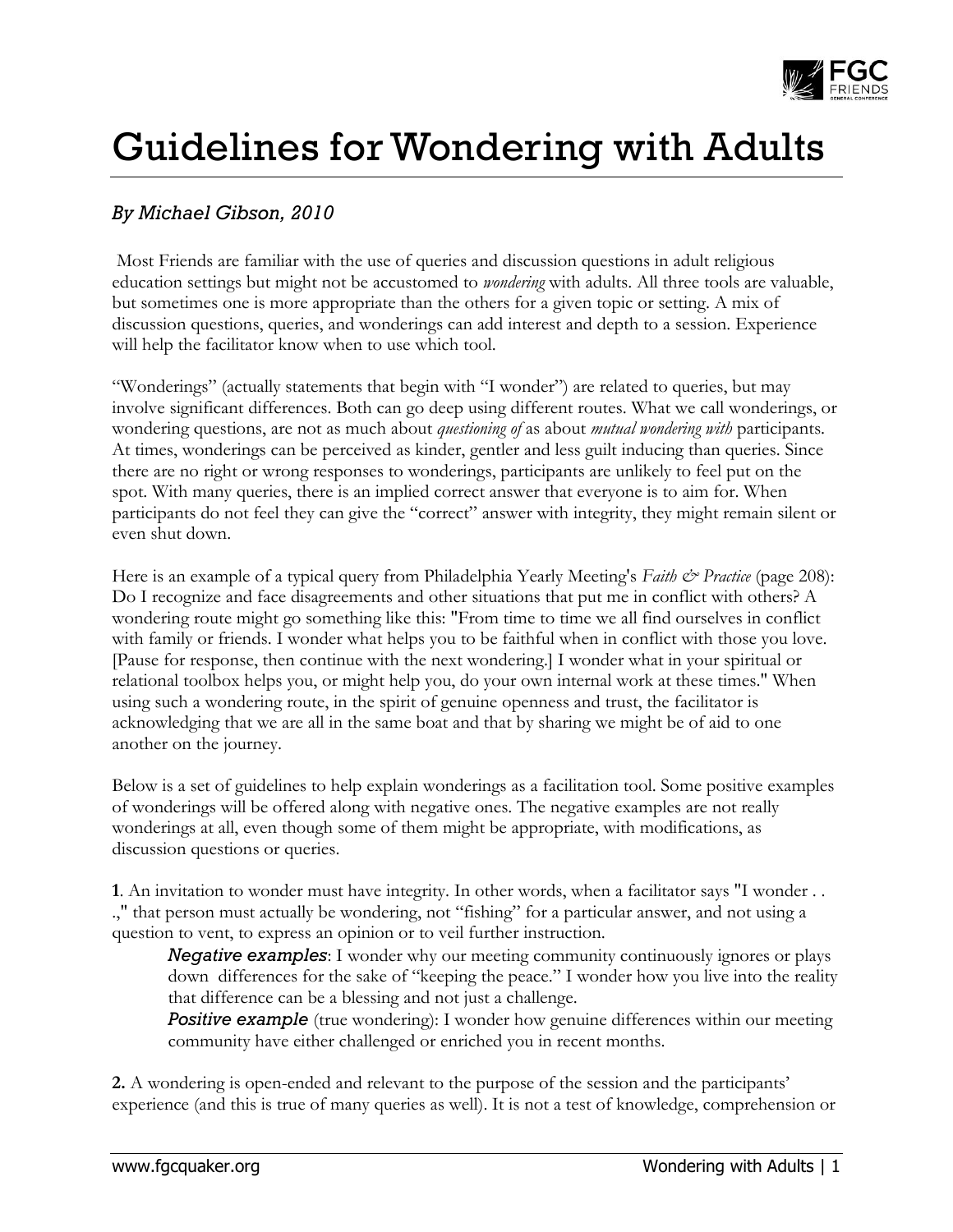

fact recall but something that moves all in the direction of entering the content and the participants' experience more deeply. The facilitator cannot anticipate the responses to wonderings. There is room for surprise and reflection.

*Negative examples*: I wonder if you are aware of how many one-time visitors we have had in the past year. I wonder what the yearly meeting recommends that meetings do to be more welcoming to visitors and newcomers.

**Positive examples**: I wonder what conditions help you to feel safe and welcome when in a new environment. [Pause for responses.] I wonder what helps, or would help, you to feel integrated and safe within our meeting community.

**3.** When using wonderings, each response is welcomed and accepted because it is seen as the fruit of reflection, imagination and/or personal experience. The facilitator assumes goodwill and sincerity unless given obvious indications otherwise. There are no right or wrong responses, only sincere or insincere ones. Although some responses may seem peculiar or off-task, each response is received with respect. Facilitators allow themselves the possibility of growing into greater understanding or appreciation of each response. Contemplative pacing, with adequate time allowed for reflection, tends to foster deeper wondering. Silence need not be feared; the lack of ready responses to each wondering is not necessarily an indication of boredom or lack of interest.

**4.** The facilitator avoids guiding participants to his or her own pre-conceived conclusions through the use of pseudo-wondering because any manipulation can create resistance and destroy the trust needed for open, honest sharing.

**5.** The order of wonderings is important. When a summarizing or particularly pointed wondering comes first, it can sound like the facilitator is testing to see whether participants got the point of a presentation. This can stifle wondering and shut down open sharing. This kind of wondering can, however, work quite well when it comes second or third in order. It is helpful for the first wondering to be expressly experiential and tied to the moment.

*Negative example:* We have heard three people this morning share their stories about journeying towards inclusion. I wonder what we can conclude from their testimony. *Positive examples*: Today we have heard three meeting members share about their journeys toward full inclusion in our meeting community. [first wondering:] I wonder what you most appreciate about the sharing you have heard. [second wondering:] I wonder what you have heard that feels particularly important to you right now either in your journey or in our corporate one. [third wondering:] I wonder what speaks to you with particular power or grace as a member of this meeting community. [fourth wondering:] I wonder what we might do as a meeting community to be more welcoming and inclusive.

**6.** Participants often have important questions and wonderings of their own, and it's important to make space for them. Participants might know a lot about the topic of the session, but each hearing and experiencing is new, and the wondering serves to welcome this freshness and invite deeper reflection. Sometimes what participants raise might threaten to derail even the most careful preparations of the facilitator, but because we want to always be open to how the Spirit is working in the group and because we genuinely care about everyone's experience, it is important to not be too rigid in one's group facilitation or time management. An unexpected question or wondering arising from the group could well become the most important part of the session.